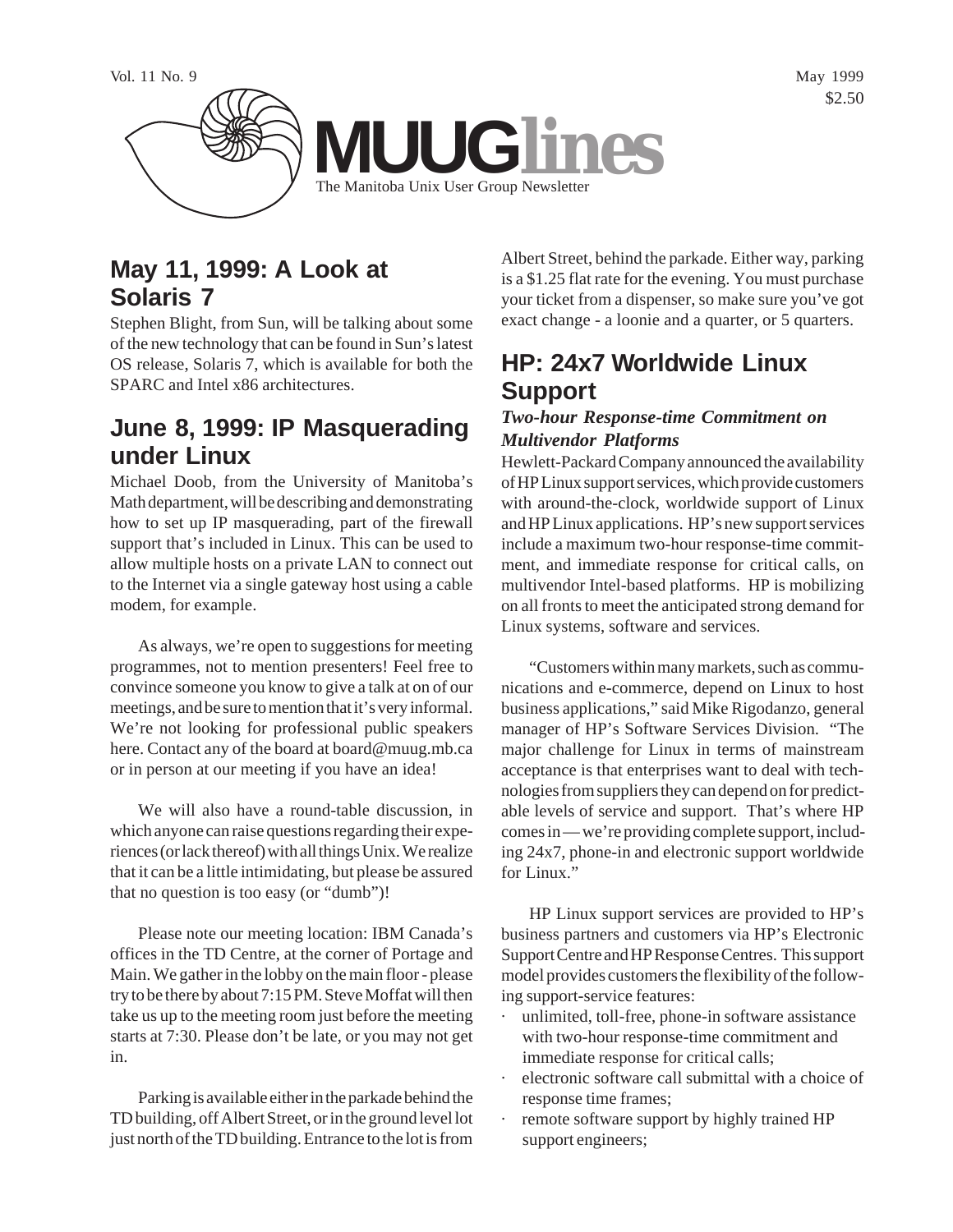- · 24x7 electronic access, via HP's Electronic Support Centre, to a database of current product and support information from a variety of vendors; and
- Linux training for system administrators, such as Linux Installation Configuration and Administration class, available in HP's Education Centres worldwide or at customer sites.

HP's offering will support major Linux releases from companies such as Red Hat Software, Caldera Systems, Pacific HiTech and SuSE Holding AG, running on servers from HP and other vendors. HP has extended its support to HP applications that run on Linux, such as HP Firehunter. HP support also will be extended to cover future platforms based on the IA-64 architecture, additional HP and third-party Linux applications, Apache Web Server, and HP outsourcing services for Linux environments.

"SAP's initiative to deliver the leading enterprise application SAP R/3 on Linux has been well received by our customers," said Thomas Klein, director, corporate alliance at SAP AG. "HP's full support program for Linux ensures that our customers who select HP servers enjoy enterprise-level support and reliability for  $R/3$  on Linux."

According to IDC Research, Linux is the fastestgrowing server operating environment. In 1998, some 690,000 Linux operating environments were shipped, reflecting a 190 percent growth rate and 17 percent of all new server operating environments. HP is a sponsoring corporate member of Linux International, a nonprofit organization consisting of industry influencers dedicated to the continuous open-source development of Linux.

#### **HP Announces OpenMail Release 6.0**

Hewlett-Packard Company announced the availability of OpenMail Release 6.0, the latest version of its UNIX(R) system business messaging and collaboration solution. OpenMail 6.0 delivers unique and upgraded functionality, e-services capabilities and ultralow TCO (total cost of ownership).

As the only non-Microsoft(R) server that supports the rich collaboration functionality of Microsoft Outlook, HP's OpenMail 6.0 is a unique solution. OpenMail's Outlook integration was developed as part of HP's Microsoft alliance program.

In a recent independent survey of messaging administrators, OpenMail was rated best for reliability, scalability and overall system functionality. OpenMail also was rated highly for its technical support and service offerings. Release 6.0 improves on these benefits, making it an ideal messaging and collaboration solution for businesses and the premier UNIX system platform for delivering Microsoft Outlook functionality to the desktop.

"We're tremendously excited about OpenMail 6.0," said Bernard Guidon, HP vice president and general manager of HP's Communications Industry Business Unit. "I want customers and prospects to know that OpenMail 6.0's extensive array of new and upgraded features underscore OpenMail's leadership and further strengthen OpenMail's proven capabilities. Our 10 million OpenMail users are representative of the world's largest businesses; we expect they'll see Release 6.0 as a tremendous evolution of the OpenMail solution."

OpenMail 6.0 key upgrades include the following:

- improved support for Microsoft Outlook;
- enhanced high-end business scalability;
- native Internet and Web support;
- · unrivaled legacy interoperability; and
- decreased IT department workload.

OpenMail 6.0's integration with Microsoft Outlook provides such advanced features as wide-area shared calendars, public folders and address-book integration. OpenMail 6.0 also includes support for delegation and improved remote/offline working.

Scalability always has been a market-leading strength for OpenMail. With its new Parallel Queuing Architecture (PQA), OpenMail 6.0 now can support as many as a million users on a single server, without splitting functionality onto separate machines.

OpenMail 6.0's Internet support is upgraded, natively offering a broad coverage of standards support, including scalable LDAPv3 directory access. OpenMail 6.0 also includes a new Web-based interface with leading performance, functionality and flexibility.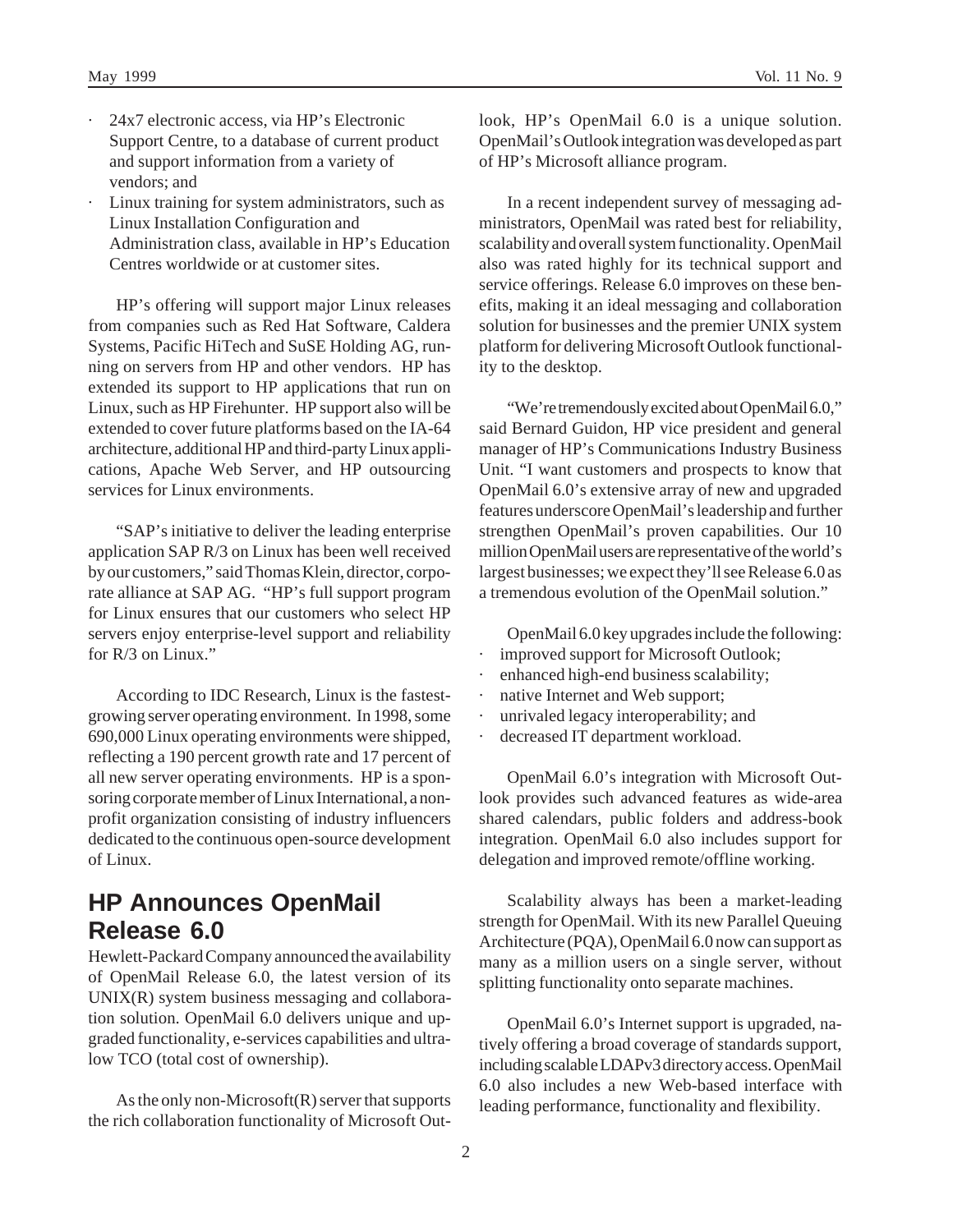Improved interoperability with legacy desktop email applications, such as cc:Mail and Microsoft Mail, eliminates the use of troublesome gateways. Interoperability with Microsoft Exchange and Lotus(R) Domino servers also is improved.

#### **Borland announces Borland JBuilder 3**

Borland, the software development tools division of Inprise Corporation, today announced Borland JBuilder 3, a major new version of its award-winning family of comprehensive visual development tools for creating platform independent Java business and database applications. JBuilder 3 provides comprehensive support for the Java 2 platform and allows individual and corporate developers to more easily create platform-independent business and database applications, distributed enterprise applications, and JavaBean components. JBuilder 3 is planned to be available on multiple platforms: first, on Microsoft Windows, which is planned to be available in May; second, on Solaris, which is planned to be available before the end of the calendar year; and third, on Linux, which is planned to be available following the Solaris platform release.

"JBuilder has been an outstanding success with our customers, the press, analysts, and the industry," said John Floisand, president of Borland. "In 1998, JBuilder acceptance grew dramatically and it won two major awards from Java Developers Journal and Javaworld, two of the leading Java publications. We have built on this success and have designed JBuilder 3 to be the premier solution for individual and corporate developers who need the most comprehensive set of tools for creating pure Java applications, applets, servlets, JavaBeans, and Enterprise JavaBeans."

"With the release of JBuilder 2 last year, Borland's revenues and market share for JBuilder grew at a faster rate than any other Java development tool, making Borland one of the leaders in the Java application development tools market place," said Sally Cusack, analyst and research manager at International Data Corporation. "With full support for the Java 2 platform, enhanced database development capabilities, and high quality tools for distributed application development and deployment, JBuilder 3 is well-positioned to continue its momentum."

JBuilder 3 is the latest version of Borland's awardwinning rapid application development tool for creating Java, business, database and distributed applications. The product includes comprehensive support for the Java 2 platform so programmers can rapidly deliver reliable and scalable Java applications written entirely in the Java language; visual tools and reusable components for rapidly creating platform-independent applications, servlets, and applets; integrated and automated CORBA support for dramatically reducing the time and effort

required to develop and deploy robust, high- availability CORBA clients, servers, and servlets; and Wizards and Visual Designers for creating reusable JavaBeans and Enterprise JavaBeans. The product's open environment also supports JDK 1.1.x, JFC/Swing components, JavaBeans, Enterprise JavaBeans, CORBA, RMI, JDBC and all major corporate database servers.

JBuilder 3 is available in three versions-JBuilder 3 Enterprise, JBuilder 3 Professional, and JBuilder 3 Standard. A detailed matrix of features included in JBuilder 3 is located at www.borland.com/jbuilder. All of the features described below are included in JBuilder 3 Enterprise:

- Enhanced Java 2 development environment, with Java 2 hosted designers; JDK/Switching for compiling and debugging using multiple JDKs; 300+ JavaBean components, with source code; and visual tools for creating Java applications, applets, servlets, Enterprise JavaBeans, and distributed CORBA applications.
- Java 2, remote and multi-JDK debugging, providing the debugging flexibility needed by professional Java technology developers and remote debugging for debugging of complex distributed applications.
- Visual database development tools, including the Application Generator, Data Modeler, Java SQL Builder, and Java JDBC Explorer to rapidly create database applications for the Java 2 platform.
- Visual tools for CORBA development, including the Application Generator, Data Modeler, and ORB Explorer. JBuilder also includes integrated CORBA development using either VisiBroker 3.4 or OrbixWeb.
- Includes InterBase, Borland's embedded database